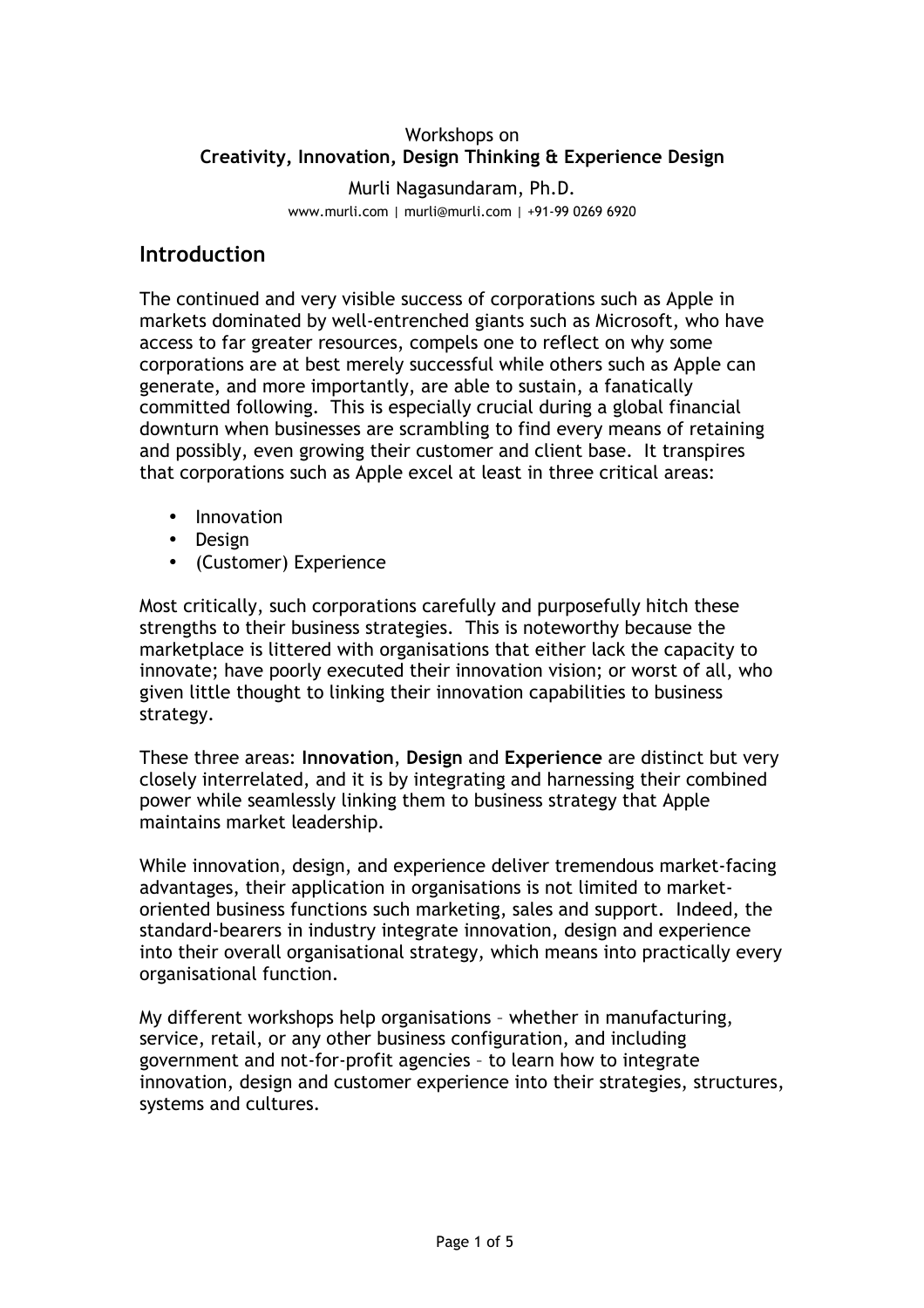# So what are these workshops about?

We know from research that the organisational environment plays an overwhelming role in determining whether individual employee creativity finds expression and is transformed into path-breaking innovations. The right policies, strategies, structures, and systems can ensure that innovation and design are formally institutionalised and sustained.

Research also has shown that creativity is a potential inherent in all (although frequently lying dormant and unrecognised) and the purpose of a creativity training program is to provide ways to develop and unleash that potential.

Innovation and Design, however, depend on higher-order learned skills. Well-tested techniques and methodologies enable individuals and teams to systematically and routinely generate innovations.

Since the subject is complex and layered, I offer a variety of modules and typically custom-tailor workshops to address specific organisational objectives. In particular, I design my workshops to match the requirements of specific managerial levels and functions – senior, middle and operational.

The following table provides an overview of the types of knowledge and skills pertaining to Innovation, Design and Customer Experience provided by my workshops and the varying emphases for different managerial levels.

| <b>Nature of knowledge and skills</b>                      | <b>Managerial level</b> |                              |                              |
|------------------------------------------------------------|-------------------------|------------------------------|------------------------------|
|                                                            | <b>Senior</b>           | Middle                       | <b>Junior</b>                |
| Policies, Strategies, Structures,<br>Systems, Processes    | Knowledge               | Appreciation                 | Appreciation                 |
| Understanding, nurturing,<br>developing creative potential | Appreciation            | Knowledge &<br><b>Skills</b> | Knowledge &<br><b>Skills</b> |
| Methodologies & Techniques                                 | Appreciation            | Knowledge &<br><b>Skills</b> | Knowledge &<br><b>Skills</b> |

A specific workshop (or series of workshops) can be tuned to match the needs of the audience.

- Senior executives typically are interested in learning how to develop, monitor and sustain policies, strategies, and systems that will institutionalise a climate of innovation.
- Mid-level managers often directly oversee specific innovation initiatives, and can benefit from learning methodologies and techniques for generating innovations, in addition to understanding how to motivate and manage their charges for maximizing innovation success. They also to have an appreciation of policies, strategies and systems needed for insititutionalising innovation.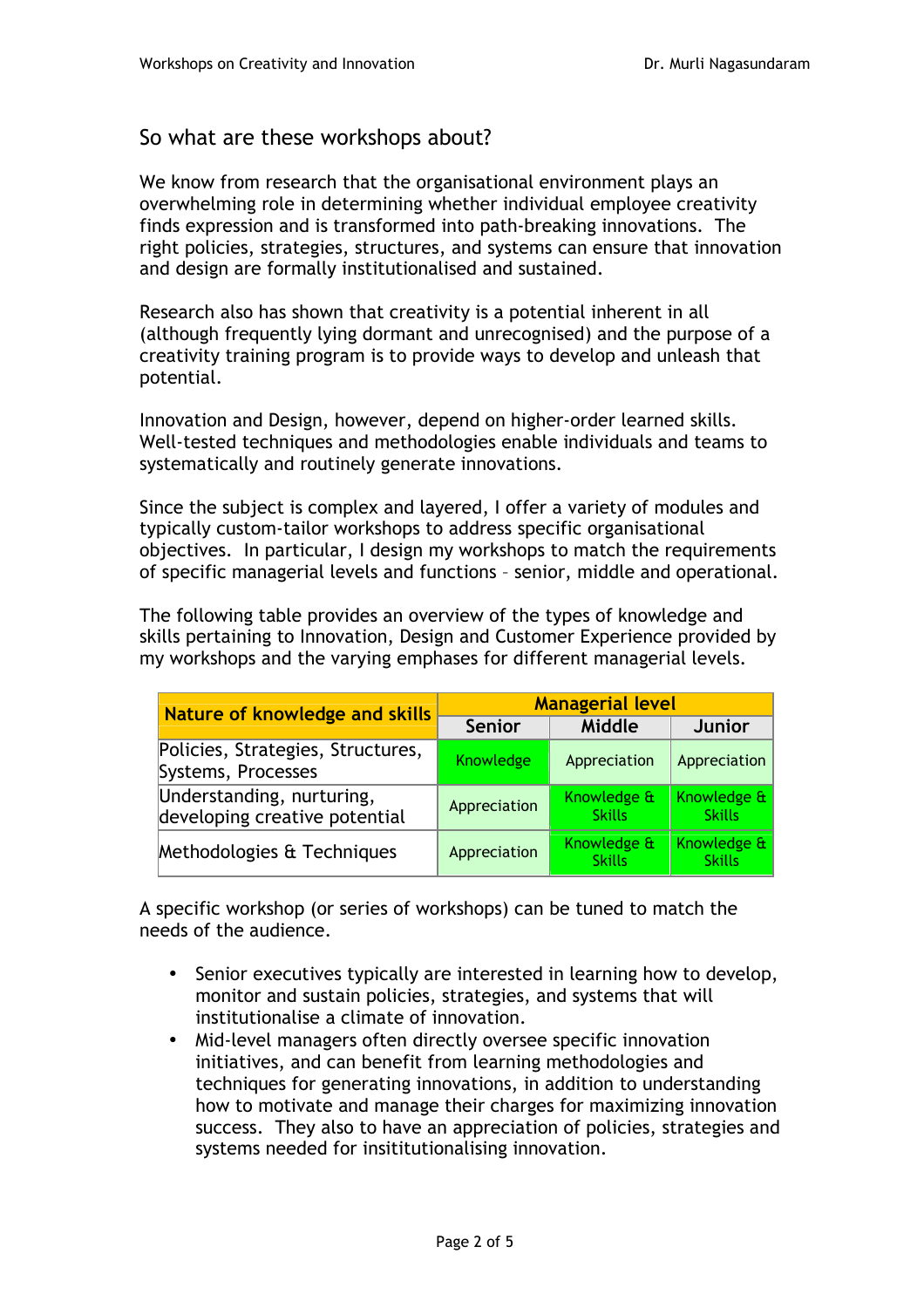• Operational level managers and personnel usually are assigned primary responsibility for generating specific innovations. It is most critical to develop and enhance the creative potential of these individuals and train them in appropriate methodologies and techniques.

As an example, a workshop on **experience ecosystems design** focuses on methods for business teams to imagine, explore, invent, design, and test client-facing **experience ecosytems**, including prototype products and services, and the policies, processes and systems that support them.

A workshop on **developing personal creative resources** provides the knowledge and skills to enable participants to think and act more creatively and to work more creatively with others. Participants will learn to appreciate their creative abilities and to recognise and overcome obstacles to creative behaviour.

An **innovation techniques and methods** workshop will provide participants with tools and techniques to systematically and deliberately generate innovations on demand, individually or as teams.

A **senior executive** program will include discussions on the kinds of organisational strategies, structures and processes most conducive to generating market-leading innovations, including do's and don'ts for establishing a climate of innovation in organisational contexts.

## **How can I use what I learn in the workshops?**

The knowledge and skills acquired may be applied to a limitless variety of situations. Here are some examples:

- Develop organisational structures, processes and systems to promote and sustain innovation in your organisation
- Solve or resolve a technical or organisational problem/issue
- Develop or improve a new product/service/process
- Identify new uses/markets for an existing product/service
- Formulate a new organisational strategy
- Develop a brand name/identity for a new/existing product/service
- Develop/modify an organisational policy, e.g., employee retention or customer service
- Generate new perspectives and initiatives on some organisational issue, e.g., 'how to enhance employee retention' or 'how to reduce wastage'
- Develop an organsation mission/vision statement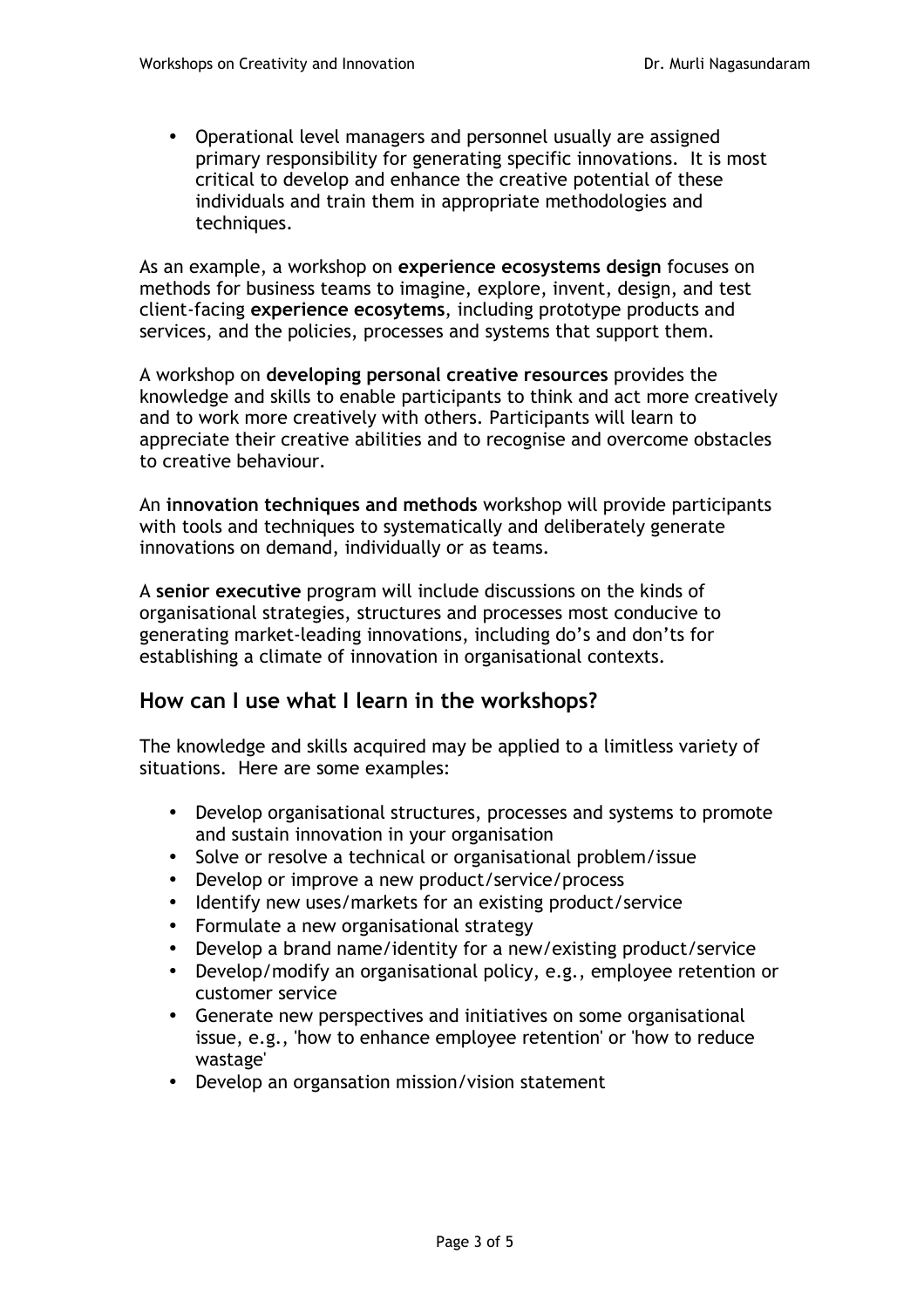# **How are the workshops structured?**

The format of a workshop will vary depending on the nature of the audience and specific workshop goals.

**Group Size.** For senior executives, group size, ideally, should not exceed 20 persons, with 10-15 being optimum. For other managerial and personnel levels, optimum group size is about 20-25 persons.

**Workshop length.** Introductory senior executive workshops can run from two to four hours or longer. Participants in these interactive sessions acquire knowledge and perspectives on policies, strategies, etc. essential for promoting and sustaining innovation. This session can be followed up with facilitated workshops where executives get down to actually developing policies, strategies and structures. Since this usually involves the generation and exploration of alternatives and building consensus (using the very methods that are intended to be institutionalised), the sessions could run from half a day to a full day. More than one such session may be needed in specific situations.

Workshops for mid-level managers could run from one to two days. Workshops for other managers and personnel typically require two to three full days.

**Process.** Leveraging one's innate creativity demands engaging the entire person and all of one's faculties, and not just the intellect, as is often the case with conventional education and training.

Consequently, the workshops for middle- and operational level managers are structured as a sequence of experiential, interactive, activity-driven sessions where concepts, techniques and processes are experienced, discussed, and practiced. Lecturing will be minimal.

*Exercises* and *games* are employed to generate awareness and build skills that will form the foundation of future creative and innovative thought and behavior. Research shows that learning of this sort is enhanced in a relaxed environment – therefore, the workshops are designed to be fun, engaging, and energizing.

## **What are the intellectual foundations of the workshops?**

I integrate the *Design Thinking* paradigm into my workshops for generating innovations and designs and delivering outstanding customer experience*.*  Design Thinking involves an integration of critical, creative, and abductive thinking, but it is much more than that. Design Thinking is closely wedded to business strategy and draws on a rich array of techniques and perspectives that go well-beyond what organisations typically use to